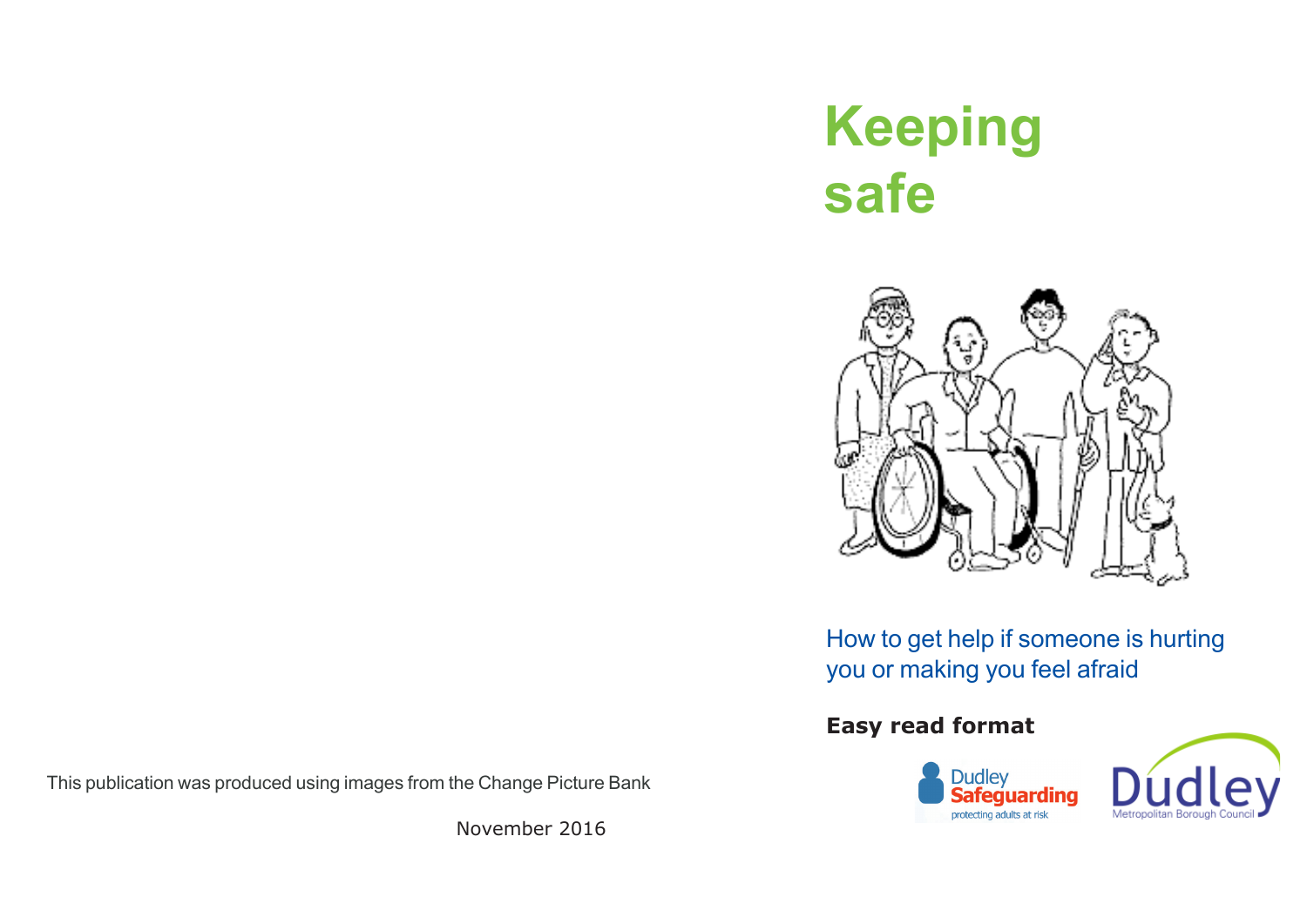

**What is adult abuse?**

Adult abuse is when someone hurts or scares you on purpose.



They might say, "Don't tell anyone".

# **Adult abuse is wrong**

Adult abuse can happen to anyone.

You need to know what to do if it happens to you or to someone you know.

**Who can help?**

**Dudley Safeguarding Adults Board** Helpline 0300 555 0055 www.dudleysafeguarding.org.uk

**Dudley Council Access to Adult Social Care** Helpline 0300 555 0055

**West Midlands Police** In an emergency 999 In a non-emergency 101

**Care Quality Commission (CQC)** 03000 61 61 61 www.cqc.org.uk

**Dudley and Walsall Mental Health Partnership NHS Trust** 0300 555 0535 www.dwmh.nhs.uk





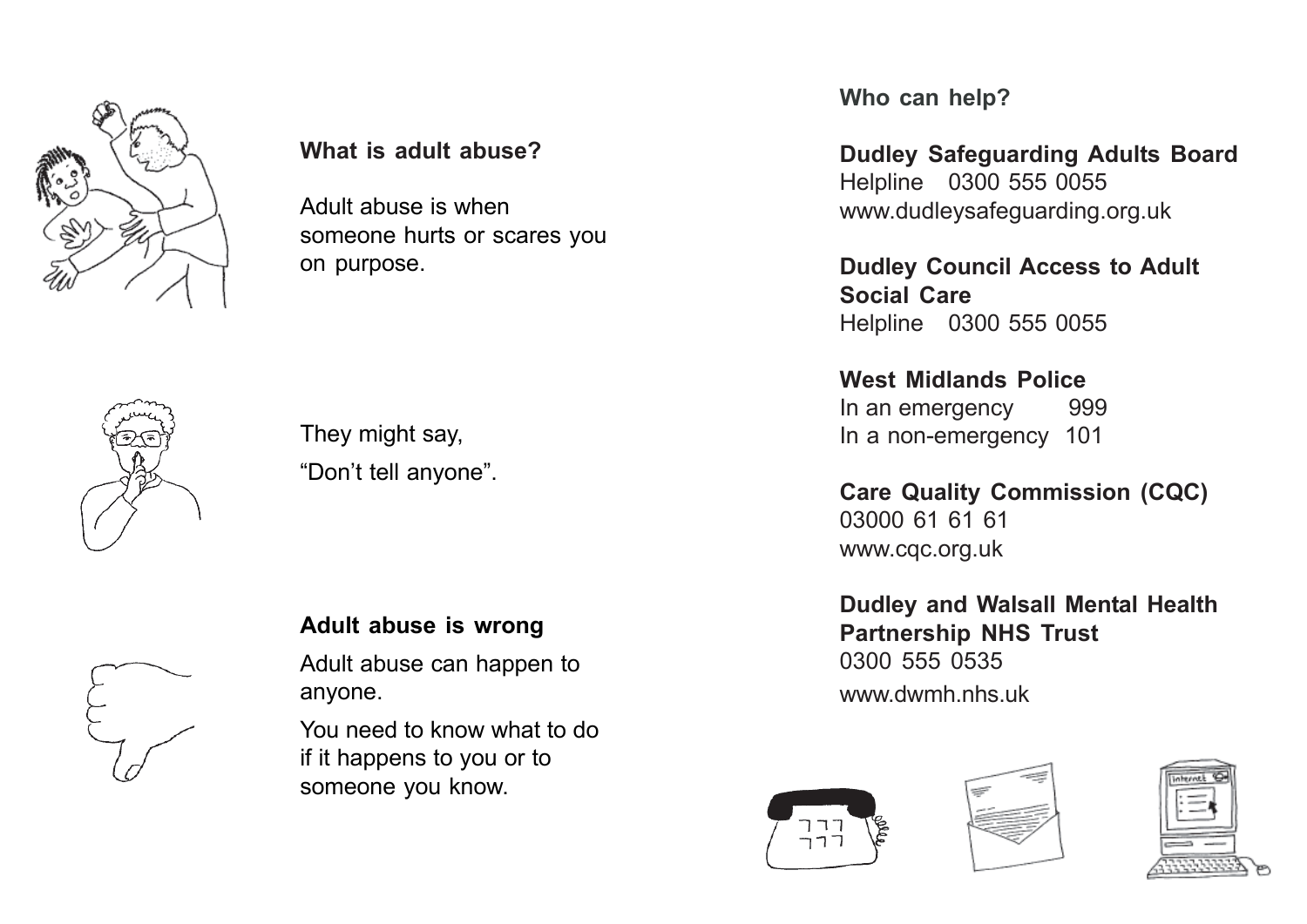

We will listen to what you say.

We will ask you some questions about what has happened.

We will ask you what you want to happen next.



We will make sure you are safe.

We will ask you what other help you need.





**There are different kinds of abuse**

#### **Physical abuse**

Physical abuse is when someone hurts you. This could happen if

someone:

punches you

slaps you

kicks you

bites you

If someone hurts you in any other way or if someone makes you feel scared to be with them.

#### **Domestic abuse**

This is when someone you live with hurts or scares you.

It can be if they say unkind things to you.

If they hit you or say they will hurt you.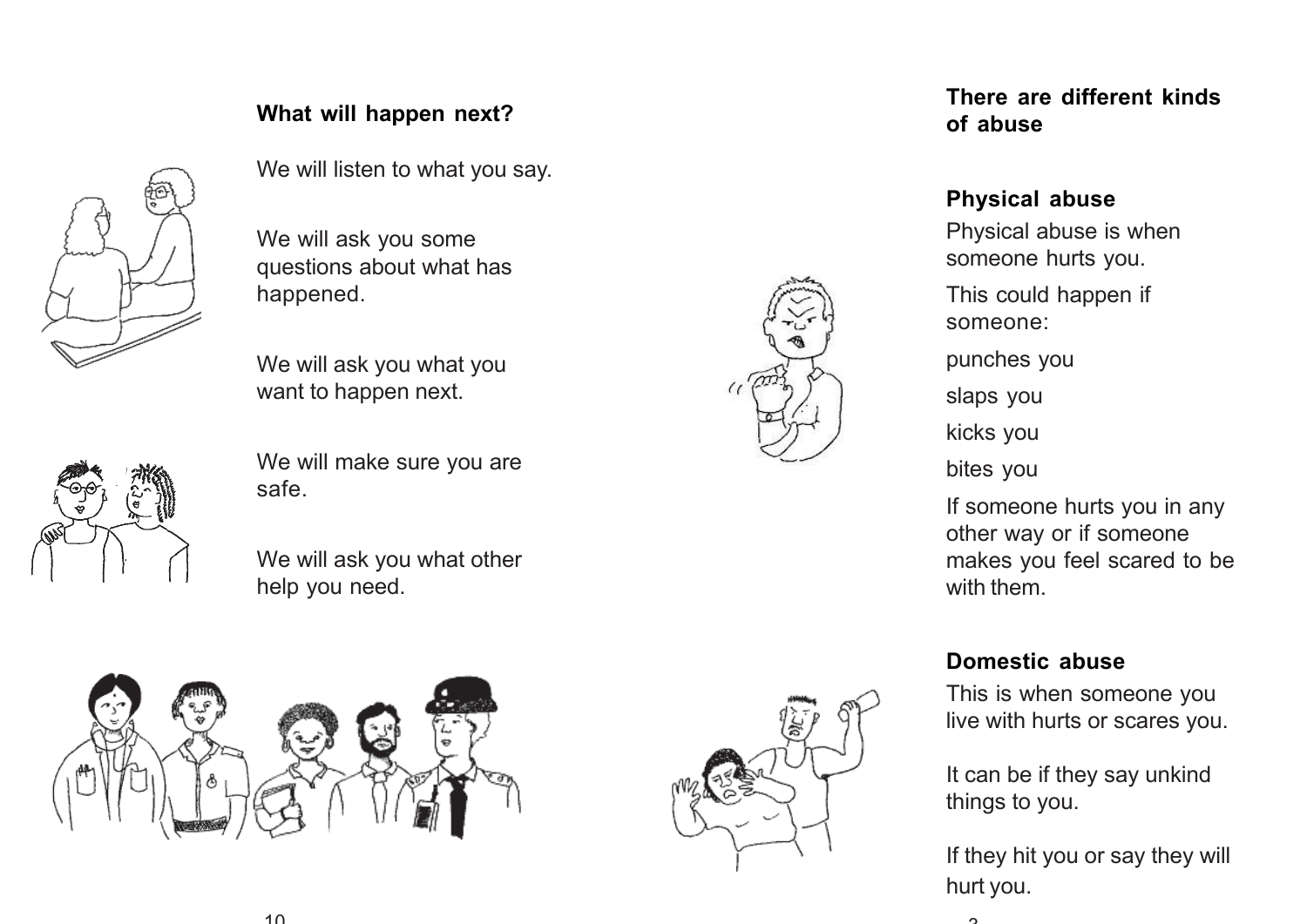

#### **Sexual abuse**

Sexual abuse is when you are touched when you do not want to be. This could be your private parts.

Someone might make you do things to them. You might not want to do these things.



# **Who might abuse you?**

**Anybody** can abuse you.

This might be someone you know  $-$  a member of your family or a carer who works with you.

It can even be someone who pretends to be your friend.

#### **Emotional abuse**

Emotional abuse is when someone shouts and says unkind things to you.

These things could make you feel sad, scared or worried.





# **What should I do if I have been abused?**

You can tell someone that you trust.

This could be:

someone in your family

a friend

a doctor or nurse

the police

a carer.

They should listen to you and talk to a social worker about how to help you.

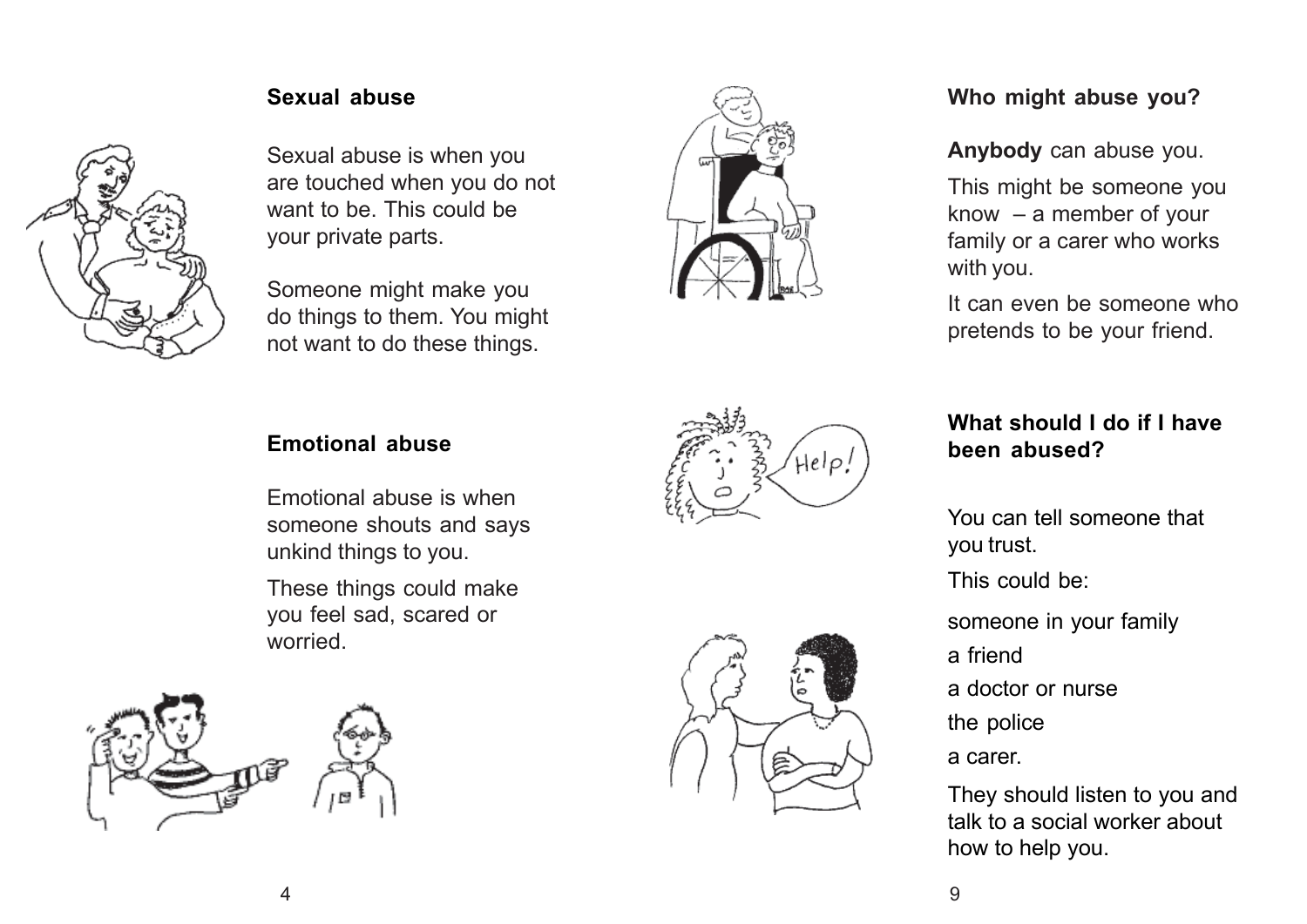

# **Self neglect**

Self neglect is when someone does not look after themselves properly. It can be:

Not taking their medicine

Not washing regularly

Not eating enough

and tidy.





# **Places where abuse might happen**

Not keeping their home clean

Abuse can happen anywhere.

This could be at your home, at a day centre, your care home, at a friend's house, or in the street.









# **Financial abuse**

Financial abuse is someone taking your money or things without asking.

This could also be when someone makes you pay for things you do not want to.

# **Modern slavery**

Slavery is when someone forces a person to work for them and treats them badly.

This could be cleaning, cooking or jobs in the home.

It could also be work such as farming or being made to do sexual things you do not want to do.

They might stop the person from leaving.